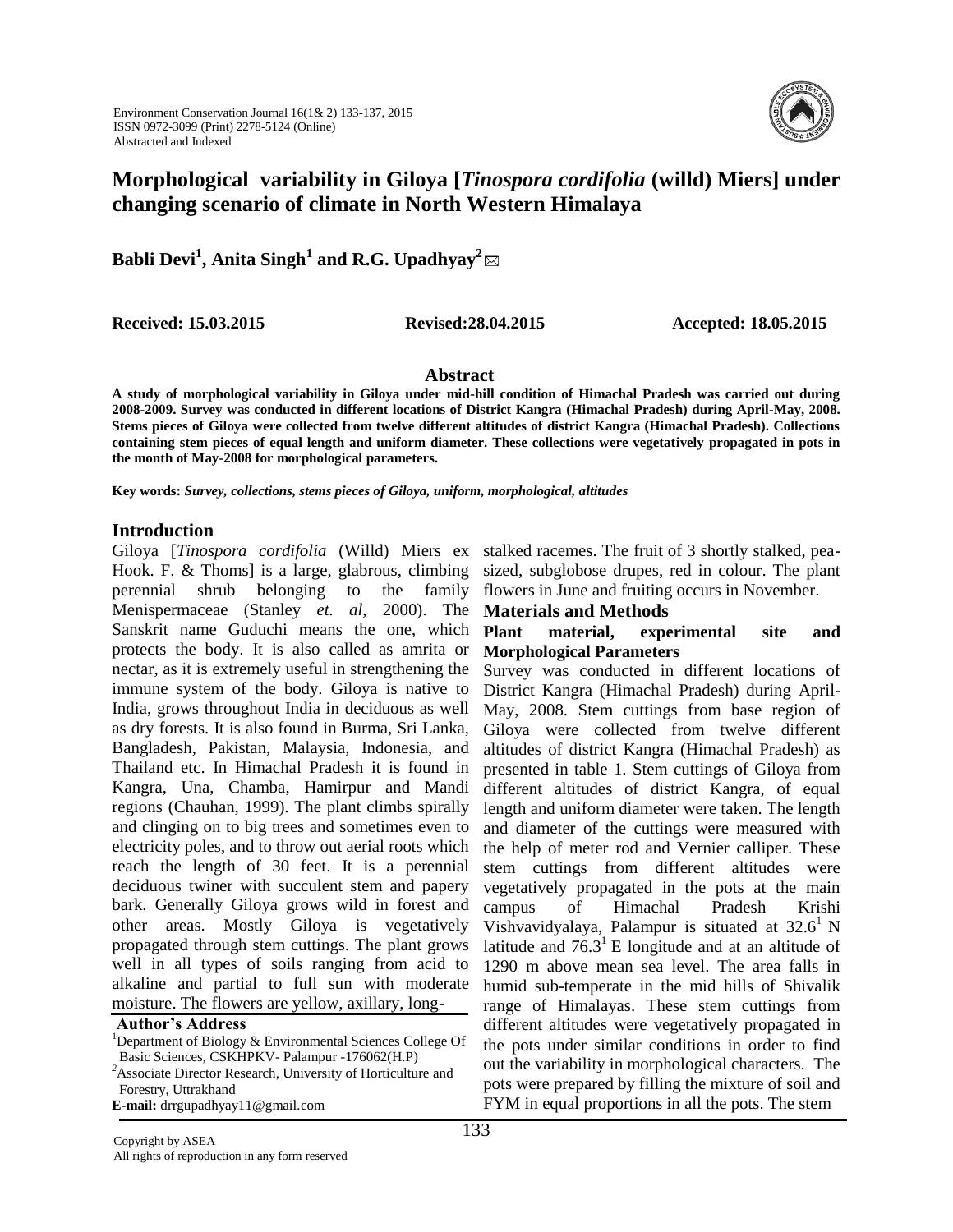### **Devi** *et al***.**

| <b>S. NO.</b>    | <b>Collections</b>   | <b>Collections Altitude (m)</b> |
|------------------|----------------------|---------------------------------|
|                  | <b>Collection-1</b>  | 442.00                          |
| $\overline{2}$   | Collection-2         | 996.00                          |
| 3                | <b>Collection-3</b>  | 464.00                          |
| $\boldsymbol{4}$ | <b>Collection-4</b>  | 400-500                         |
| 5                | <b>Collection-5</b>  | 400-500                         |
| 6                | Collection-6         | 982.12                          |
| 7                | <b>Collection-7</b>  | 850.00                          |
| 8                | <b>Collection-8</b>  | 456.00                          |
| 9                | Collection-9         | 466.34                          |
| 10               | Collection-10        | 750-900                         |
| -11              | Collection-11        | 400-500                         |
| 12               | <b>Collection-12</b> | 1200-1300                       |

**Table 1 Collections of Giloya at different altitudes of district Kangra (Himachal Pradesh)**

| Table 2 Stem bark colour of vegetatively propagated plants of Giloya at different growth intervals |  |  |  |
|----------------------------------------------------------------------------------------------------|--|--|--|
|                                                                                                    |  |  |  |
|                                                                                                    |  |  |  |

| <b>Bark colour</b>   |         |                     |                     |  |
|----------------------|---------|---------------------|---------------------|--|
| <b>Collections</b>   | 50 Days | 125 Days            | 200 Days            |  |
| <b>Collection-1</b>  | Green   | <b>Creamy white</b> | Grey                |  |
| <b>Collection-2</b>  | Green   | <b>Creamy</b> white | <b>Creamy</b> white |  |
| Collection-3         | Green   | <b>Creamy</b> white | <b>Creamy</b> white |  |
| <b>Collection-4</b>  | Green   | <b>Creamy</b> white | <b>Creamy</b> white |  |
| Collection-5         | Green   | <b>Creamy</b> white | <b>Creamy</b> white |  |
| Collection-6         | Green   | <b>Creamy</b> white | <b>Creamy</b> white |  |
| <b>Collection-7</b>  | Green   | <b>Creamy</b> white | <b>Creamy</b> white |  |
| <b>Collection-8</b>  | Green   | <b>Creamy</b> white | <b>Creamy</b> white |  |
| Collection-9         | Green   | <b>Creamy</b> white | Grev                |  |
| <b>Collection-10</b> | Green   | <b>Creamy</b> white | <b>Creamy</b> white |  |
| Collection-11        | Green   | <b>Creamy white</b> | <b>Creamy white</b> |  |
| <b>Collection-12</b> | Green   | <b>Creamy</b> white | <b>Creamy</b> white |  |

# **Table 3 Plant length of vegetatively propagated plants of Giloya at different growth intervals**

| <b>Plant length (cm)</b> |                  |                  |                   |                    |                    |                    |                    |
|--------------------------|------------------|------------------|-------------------|--------------------|--------------------|--------------------|--------------------|
| <b>Collections</b>       | 50 Days          | 80 Days          | 110 Days          | 140 Days           | 170 Days           | 200 Days           | 230 Days           |
| <b>Collection-1</b>      | $10.33 \pm 0.98$ | $31.33 \pm 2.68$ | $99.00 \pm 7.59$  | $174.33 \pm 5.97$  | $185.00 \pm 6.80$  | $187.00 \pm 6.80$  | $187.00 \pm 6.80$  |
| Collection-2             | $9.00 \pm 1.89$  | $26.33 \pm 5.42$ | $87.00 \pm 14.17$ | $145.00 \pm 9.74$  | $148.33 \pm 9.96$  | $150.00 \pm 10.21$ | $150.00 \pm 10.21$ |
| Collection-3             | $8.00 \pm 0.94$  | $24.00 \pm 3.09$ | $77.00 \pm 8.29$  | $142.67 \pm 8.64$  | $152.33 \pm 8.91$  | $154.67 \pm 9.44$  | $154.67 \pm 9.44$  |
| <b>Collection-4</b>      | $8.00 \pm 1.25$  | $24.00 \pm 3.30$ | $75.00 \pm 9.29$  | $129.33 \pm 8.72$  | $135.00 \pm 11.09$ | $138.00 \pm 11.34$ | $138.00 \pm 11.34$ |
| <b>Collection-5</b>      | $8.00 \pm 1.89$  | $23.33 \pm 5.42$ | $63.67 \pm 9.22$  | $123.33 \pm 7.98$  | $133.33 \pm 8.76$  | $136.00 \pm 8.83$  | $136.00 \pm 8.83$  |
| <b>Collection-6</b>      | $9.00 \pm 2.87$  | $27.00 \pm 8.65$ | $76.67 \pm 17.48$ | $134.00 \pm 14.44$ | $145.33 \pm 13.99$ | $146.67 \pm 14.35$ | $146.67 \pm 14.35$ |
| <b>Collection-7</b>      | $9.67 \pm 1.44$  | $25.67 \pm 3.47$ | $74.00 \pm 10.68$ | $133.67 \pm 10.14$ | $145.00 \pm 10.87$ | $146.67 \pm 11.14$ | $146.67 \pm 11.14$ |
| <b>Collection-8</b>      | $7.33 \pm 1.96$  | $21.33 \pm 4.46$ | $59.33 \pm 9.69$  | $112.67 \pm 11.76$ | $123.00 \pm 9.98$  | $125.33 \pm 9.98$  | $125.33 \pm 9.98$  |
| <b>Collection-9</b>      | $12.00 \pm 1.25$ | $32.67 \pm 2.60$ | $105.67 \pm 5.30$ | $147.00 \pm 7.79$  | $154.00 \pm 1.89$  | $155.33 \pm 1.66$  | $155.33 \pm 1.66$  |
| Collection-10            | $9.67 \pm 1.78$  | $24.67 \pm 3.41$ | $77.00 \pm 5.91$  | $128.33 \pm 5.97$  | $138.00 \pm 7.26$  | $140.33 \pm 6.95$  | $140.33 \pm 6.95$  |
| Collection-11            | $12.33 \pm 1.66$ | $38.67 \pm 4.10$ | $113.33 \pm 4.72$ | $176.33 \pm 9.36$  | $187.33 \pm 10.14$ | $190.33 \pm 9.44$  | $190.33 \pm 9.44$  |
| Collection-12            | $8.33 \pm 0.98$  | $22.33 \pm 3.07$ | $72.00 \pm 5.19$  | $123.00 \pm 6.18$  | $132.33 \pm 5.50$  | $134.67 \pm 5.19$  | $134.67 \pm 5.19$  |
| CD(5%)                   | 5.93             | 16.15            | 34.52             | 32.84              | 33.01              | 33.21              | 33.21              |

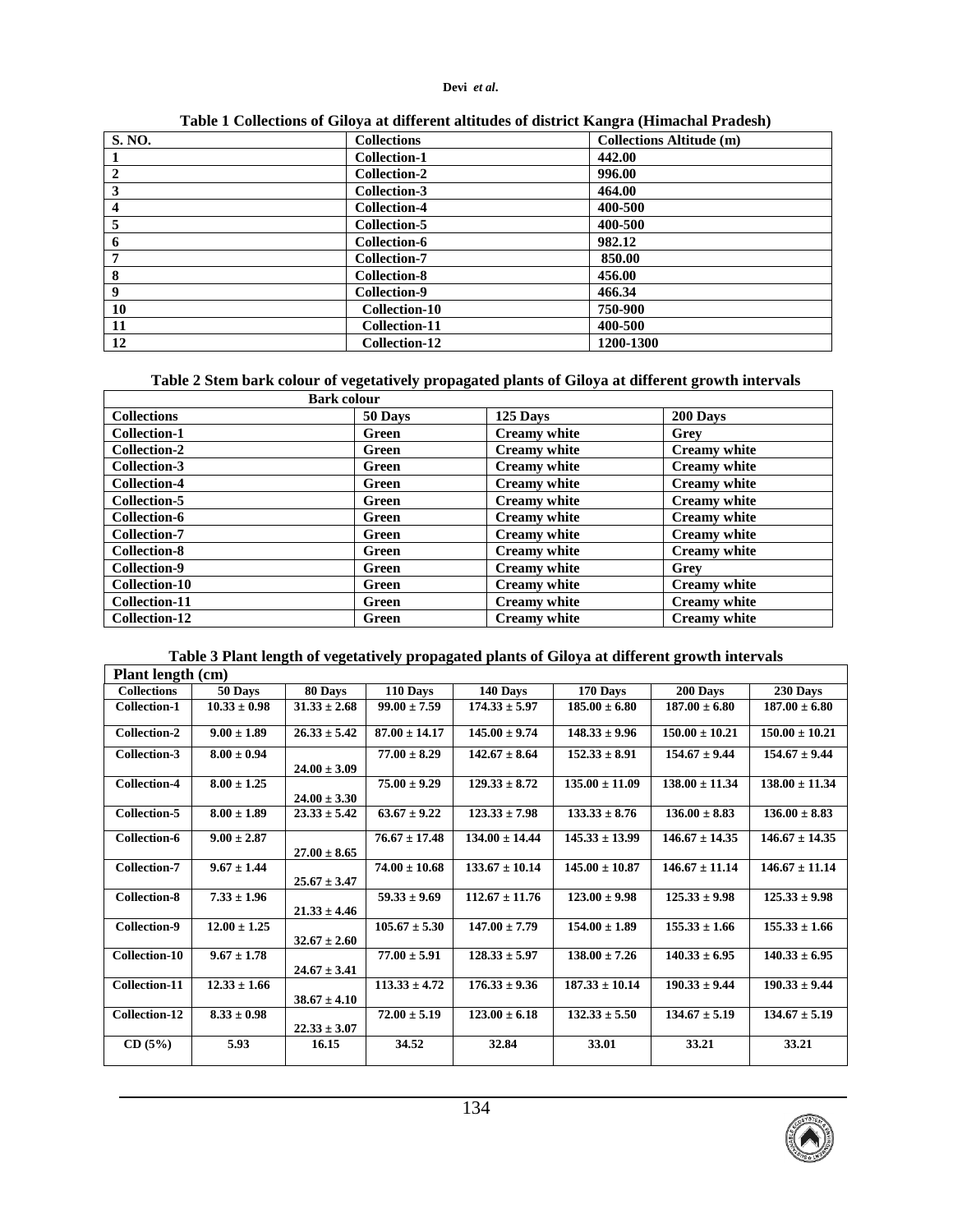### **Morphological variability in Giloya**

| Number of branches per plant |                 |                 |                 |  |
|------------------------------|-----------------|-----------------|-----------------|--|
| <b>Collections</b>           | 50 Days         | 125 Days        | 200 Days        |  |
| Collection-1                 | $2.00 \pm 0$    | $3.33 \pm 0.27$ | $3.33 \pm 0.27$ |  |
| Collection-2                 | $1.67 \pm 0.54$ | $3.00 \pm 0.82$ | $3.00 \pm 0.82$ |  |
| Collection-3                 | $1.67 \pm 0.27$ | $4.33 \pm 0.72$ | $4.33 \pm 0.72$ |  |
| Collection-4                 | $1.00 \pm 0$    | $3.33 \pm 0.27$ | $3.33 \pm 0.27$ |  |
| Collection-5                 | $1.33 \pm 0.27$ | $4.00 \pm 0.47$ | $4.00 \pm 0.47$ |  |
| Collection-6                 | $1.33 \pm 0.27$ | $3.33 \pm 0.54$ | $3.33 \pm 0.54$ |  |
| Collection-7                 | $2.00 \pm 0.47$ | $4.00 \pm 0.82$ | $4.00 \pm 0.82$ |  |
| Collection-8                 | $1.33 \pm 0.27$ | $4.33 \pm 0.27$ | $4.33 \pm 0.27$ |  |
| Collection-9                 | $2.67 \pm 0.27$ | $5.67 \pm 0.72$ | $5.67 \pm 0.72$ |  |
| Collection-10                | $1.67 \pm 0.27$ | $5.33 \pm 0.54$ | $5.33 \pm 0.54$ |  |
| Collection-11                | $2.00 \pm 0.47$ | $6.00 \pm 0.47$ | $6.00 \pm 0.47$ |  |
| Collection-12                | $1.67 \pm 0.27$ | $3.67 \pm 0.27$ | $3.67 \pm 0.27$ |  |
| CD(5%)                       | 1.16            | 1.98            | 1.98            |  |

**Table 4 Number of shoot branches per plant of vegetatively propagated plants of Giloya at different growth intervals**

 **Each value represented as mean ± Standard Error (n=3) CD: Critical difference**

**Table 5 Number of Leaves per plant of vegetatively propagated plants of Giloya at different growth intervals**

| <b>Number of Leaves per plant</b> |                  |                  |                  |  |
|-----------------------------------|------------------|------------------|------------------|--|
| <b>Collections</b>                | 50 Days          | 125 Days         | 200 Days         |  |
| Collection-1                      | $6.33 \pm 0.72$  | $57.67 \pm 4.53$ | $52.67 \pm 6.99$ |  |
| Collection-2                      | $7.00 \pm 0.47$  | $46.00 \pm 2.50$ | $46.00 \pm 5.19$ |  |
| Collection-3                      | $6.67 \pm 0.98$  | $49.00 \pm 6.16$ | $46.67 \pm 5.97$ |  |
| Collection-4                      | $7.33 \pm 0.54$  | $51.67 \pm 4.46$ | $50.33 \pm 5.30$ |  |
| Collection-5                      | $8.00 \pm 0.94$  | $48.00 \pm 5.89$ | $39.33 \pm 4.00$ |  |
| Collection-6                      | $8.33 \pm 1.44$  | $53.67 \pm 1.66$ | $49.00 \pm 0.82$ |  |
| Collection-7                      | $8.67 \pm 1.44$  | $44.33 \pm 2.18$ | $35.33 \pm 2.13$ |  |
| Collection-8                      | $8.67 \pm 0.72$  | $39.67 \pm 3.78$ | $31.67 \pm 2.84$ |  |
| Collection-9                      | $10.00 \pm 0.47$ | $60.67 \pm 6.15$ | $52.00 \pm 5.25$ |  |
| Collection-10                     | $6.67 \pm 0.72$  | $48.00 \pm 3.56$ | $40.67 \pm 3.54$ |  |
| Collection-11                     | $9.67 \pm 1.19$  | $66.00 \pm 4.24$ | $53.00 \pm 4.32$ |  |
| Collection-12                     | $6.67 \pm 0.54$  | $40.00 \pm 3.10$ | $29.33 \pm 1.96$ |  |
| CD(5%)                            | 3.26             | 15.25            | 15.65            |  |

**Each value represented as mean ± Standard Error (n=3) CD: Critical difference**

cuttings, 20 cm of length each of Giloya were **Morphological Parameters**  planted in 36 pots. The experiment was set up on **Stem Bark colour**   $10<sup>th</sup>$  May, 2008 by planting stem cuttings of Stem bark colour of vegetatively propagated by using Analysis of Variance following complete different growth intervals. randomized block design (CRBD).

different collections. Data was analyzed statistically collections of Giloya were observed visually at

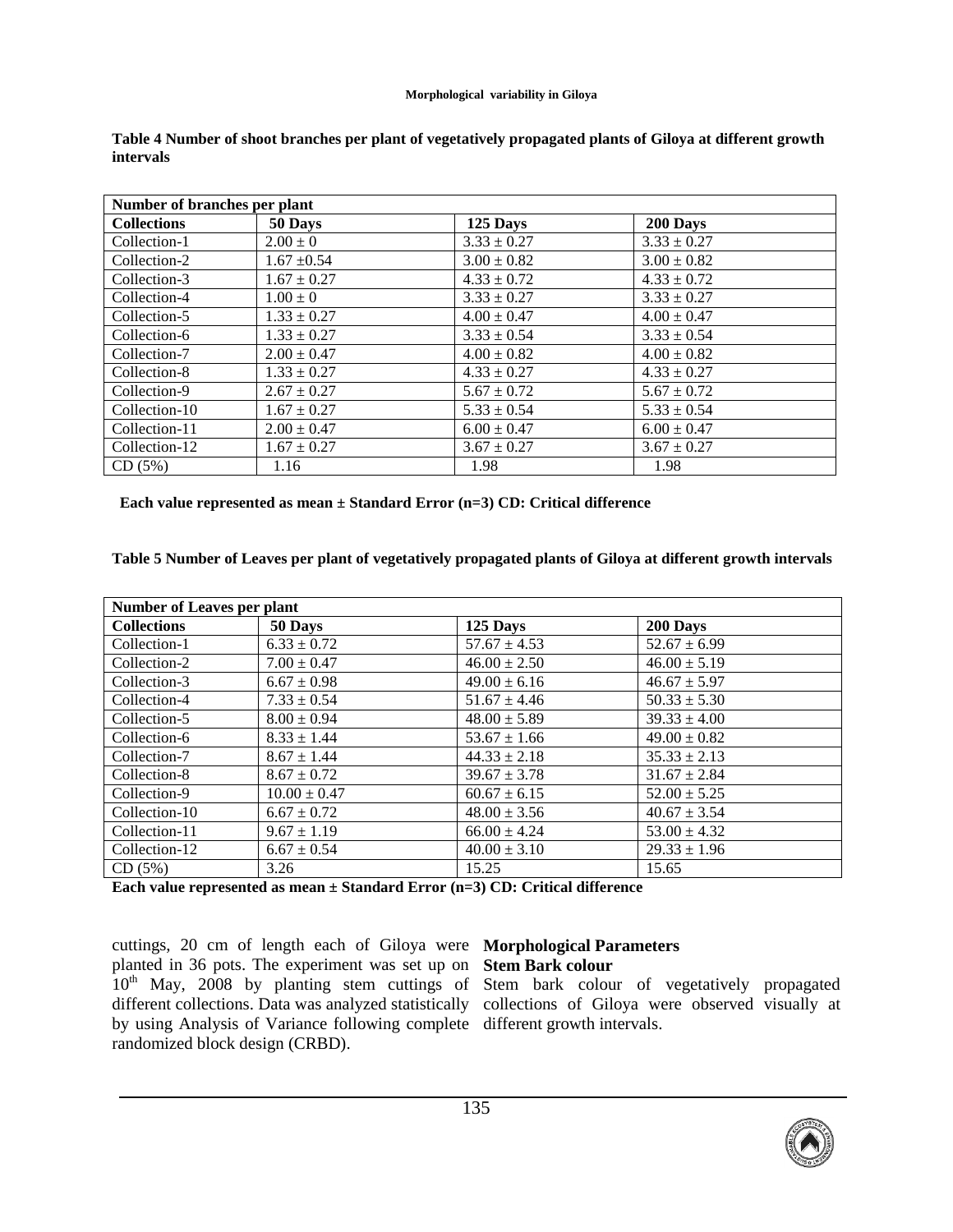### **Shape of the stem**

Shape of the stem of different collections of Giloya were observed visually at different growth intervals and compared with already known shape.

# **Plant length**

The plant length was measured with the help of thread from the soil level up to the tip of youngest leaf. Finally the length of thread was measured with the help of meter rod and their mean values were used for statistical analysis.

# **Number of shoot branches per plant**

The counting of shoot branches per plant was done manually in the field at 50, 125 and 200 days after vegetative propagation and their mean values were used for statistical analysis.

# **Shape of leaf**

Shape of the leaves of different collections of Giloya were observed visually and compared with already known shape.

# **Number of leaves per plant**

The number of leaves was counted manually in the field during three stages of plant growth i.e. on 50, 125, and 200 days after vegetative propagation and their mean values were used for statistical analysis.

All these parameter were recorded firstly at 50 days after vegetative propagation and afterward 75 days intervals. This is due to because first shoot bud appear at 40 days and leaves appear at 44 days after vegetative propagation and growth start at this period. The entire data was analyzed statistically by using analysis of variance as given by Panse and Sukhatme (1984) and Standard Error.

# **Results and Discussion**

In the present investigation, Morphological variability in Giloya [*Tinospora cordifolia* (Willd) Miers] under Mid-hill condition of Himachal Pradesh was studied under field conditions. The data pertaining to the morphological variability of different collections of Giloya are presented in Table 2, 3, 4 and 5. Vegetatively propagated collections of Giloya showed green colour stem bark at 50 days this is due to because first shoot bud appear at 40 days after vegetative propagation so newly arisen shoot showed green bark colour. At 125 days all collections showed creamy white stem bark colour. At 200 days bark colour of Giloya showed variation from grey to creamy white Singh *et al*. (2003) also reported the same bark colour.

The stem bark colour of collection-1 and collection-9 were grey whereas, rests of the collections were creamy white coloured. This is due to because mostly one seasonal growth of the plant showed creamy-white colour and as the age of plant increased the stem bark colour turn into grey.

Shape of the stem of all vegetatively propagated collections of Giloya at different growth intervals was cylindrical. Plant length increased with time in all collections. Analysis of variance indicated significant variations in mean length of different collections of Giloya after 140, 170, 200 and 230 days, while variations were non-significant after 50, 80 and 110 days. The mean plant length showed wide variability ranging from 125.33 to 190.33 cm. After 200 days leaves shedding increased rapidly, finally plant shed all their leaves and undergo dormant stage and further growth occur when the dormant period over and active period come. Maximum plant length was recorded in Collection-11 (190.33 cm) followed by Collection-1 (187.00 cm) which were at par with each other. Minimum length was recorded in Collection-8 (125.33 cm) followed by Collection-12 (134.67 cm), Collection-5 (136.00 cm), Collection-4 (138.00 cm) and Collection-10 (140.33 cm) which were found to be at par with each other. Number of shoot branches per plant, increased gradually in all the collections but analysis of variance indicated non-significant variations in number of branches per plant after 50, 125, and 200 days. Maximum number of shoot branches per plant was recorded in collection-11 (6.00) and minimum number of shoot branches per plant was recorded in collection-2 (2.00). This is due to because in first seasonal growth of Giloya new shoots arise early stage and onward growth of these shoots occur but latter stages newly shoot are not arise before second seasonal growth. Shape of the leaves was cordate in all the vegetatively propagated collections of Giloya. These findings are in accordance with Singh *et al*. (2003) who also reported the same shape of the leaves in Giloya. Number of leaves increased in all the collections with time. The difference in the number of leaves become significantly more after 125 and 200 days in all the collections. Significant variation in number of leaves was noticed to range from 29.33 to 53.00. Maximum number of leaves was recorded in Collection-11 (53.00) and minimum number of leaves was recorded in collection-12 (29.33). The